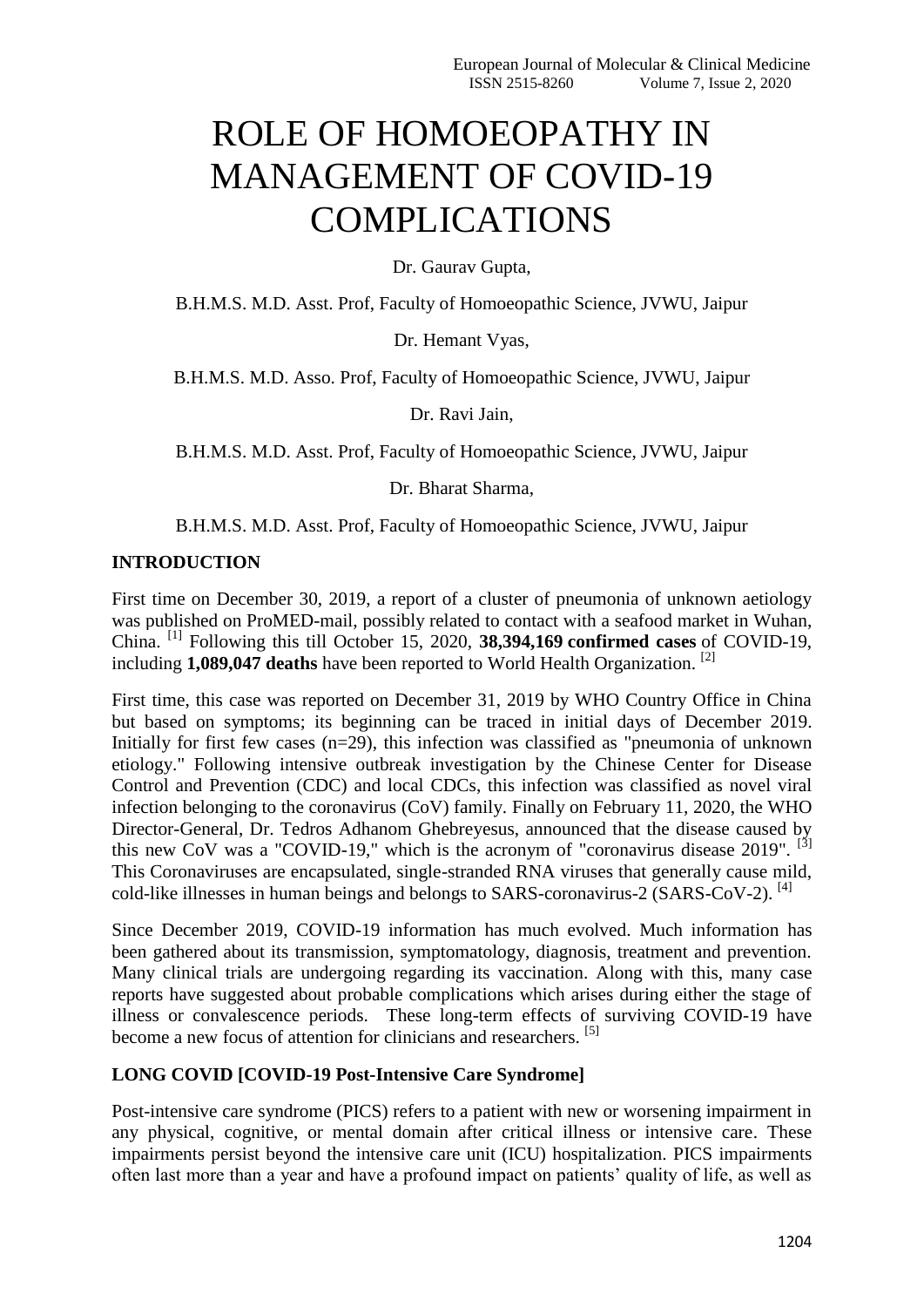that of their family members, known as PICS-F. Individuals with PICS-F are most commonly affected in the domain of mental health. As many as 40% of patients with PICS are unable to return to their former level of function, resulting in job loss and financial difficulties that can further complicate access to healthcare. Iatrogenic complications from polypharmacy and fragmentation of care also impact patient recovery as there is often a mismatch between the support needed relative to the support provided. [6]

"Long covid" is the term that is being used to describe illness in people who have recovered from covid-19 but are still report lasting effects of the infection or have had the usual symptoms for far longer than would be expected.  $^{[7]}$  It includes COVID-19-associated acute respiratory distress syndrome, and involves persistent inflammation, immunosuppression, and catabolism. Substantial cardiovascular morbidity and mortality accompany PICS, even in young, fit populations without traditional cardiovascular risk factors.  $[5]$  Many people, including doctors who have been infected, have shared their anecdotal experiences on social media, in the traditional media, and through patient's groups. [7]

Patients with COVID-19 treated in the ICU that survive may be at higher risk for developing PICS given the constraints on social support (restricted visitation), prolonged mechanical ventilation with exposure to higher amount of sedatives, and limited physical therapy during and after hospitalization given the risk of disease transmission. <sup>[6]</sup>

The post- COVID- 19 manifestation is largely similar to the post- SARS syndrome. <sup>[8]</sup> In a study from the post-SARS era, it was observed that patients develop long term fatigue, diffuse myalgia, weakness, depression, and sleep-disordered breathing. It also increases the chances of higher rates of PTSD, depression, and substance abuse for patients, families, and health care workers. [6]

Patients with severe illness due to COVID-19 often develop critical illness with hypoxemic respiratory failure, most commonly ARDS. <sup>[6]</sup> Intensive care unit (ICU) stays of patients with ARDS are lengthy and characterised by severe hypoxaemia, extrapulmonary organ failures, and a marked inflammatory response. Organs undergo microscopic damage at the time of acute inflammation and display imperfect repair, with acute kidney injury and cardiovascular dysfunction transitioning to chronic kidney disease and post-ICU major adverse cardiac events <sup>[5]</sup> It could also lead to serious systemic consequences affecting most of the major organs including the digestive tract, liver and pancreas.  $^{[9]}$  A study has found that in patients who had recovered from COVID-19, 87.4% reported persistence of at least 1 symptom upto 60 days after onset of first COVID-19 symptoms. [10] Another study has suggested that Survivors of the critically ill new type of coronavirus pneumonia (COVID-19) patients still have post-ICU syndrome (PICS) manifestations of varying degrees after leaving the ICU, and comprehensive respiratory rehabilitation interventions is required. <sup>[11]</sup>

In a study about 90 % patients report symptoms even after recovery from COVID-19 and only 10.8 % of all subjects have no manifestation. Subjects post recovery suffered from several symptoms and diseases. The most common symptom reported was fatigue (72.8 %), more critical manifestations like stroke, renal failure, myocarditis, and pulmonary fibrosis were reported by a few percent of the subjects. There was a relationship between the presence of other comorbidities and severity of the disease. Also, the severity of COVID‐ 19 was related to the severity of post- COVID- 19 manifestations. <sup>[8]</sup>

The post- COVID- 19 manifestation is largely similar to the post- SARS syndrome. <sup>[8]</sup> In a study from the post-SARS era, it was observed that patients develop long term fatigue, diffuse myalgia, weakness, depression, and sleep-disordered breathing. It also increases the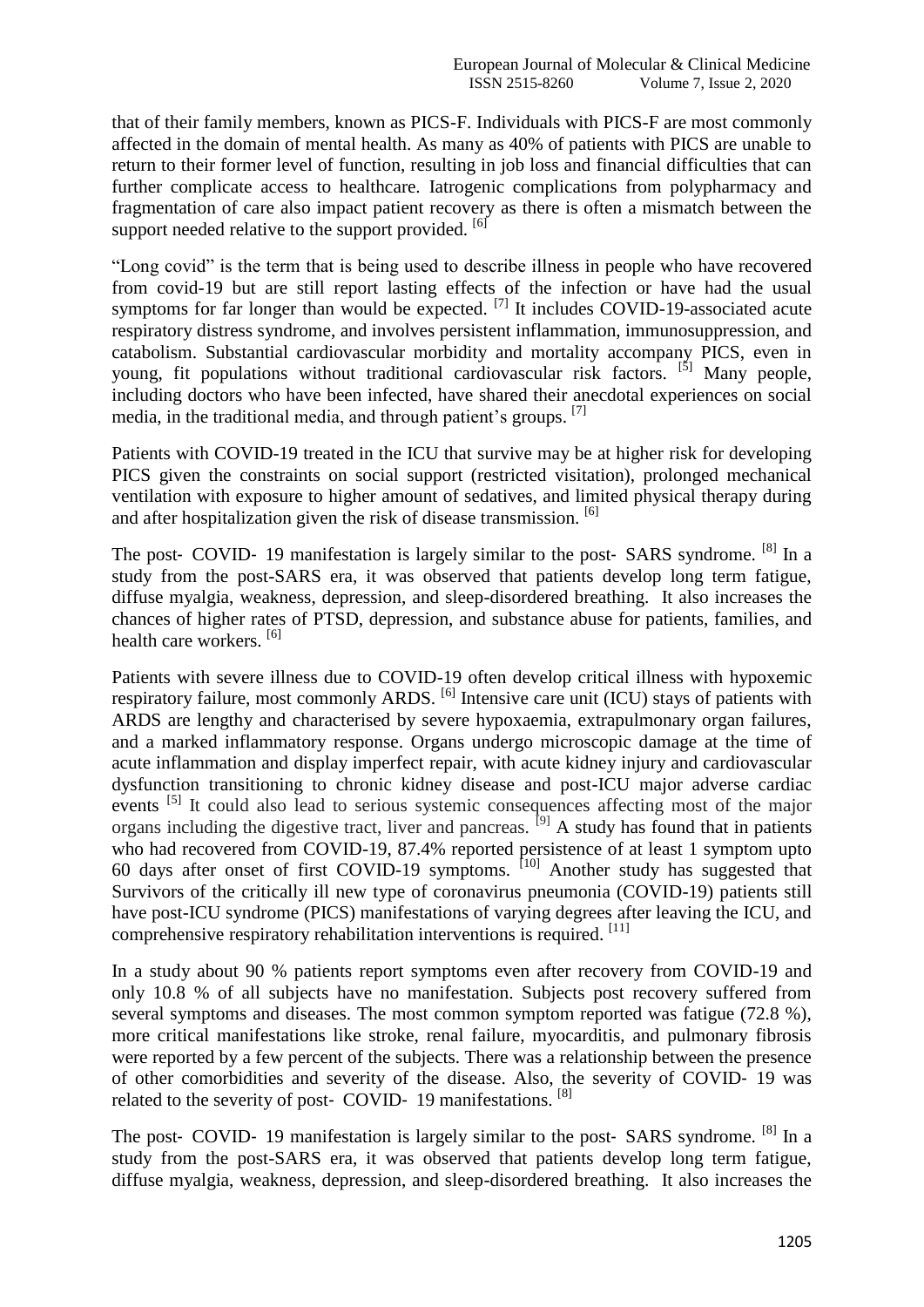chances of higher rates of PTSD, depression, and substance abuse for patients, families, and health care workers. <sup>[6]</sup> Some previous studies related to ARDS have shown that the case fatality rate of patients admitted to the ICU due to ARDS or sepsis within 12 months after discharge is 40%~50%. 50%~70% of survivors have cognitive dysfunction, 60%~80% Of survivors have physical dysfunction, and up to 30% of ARDS survivors will suffer from posttraumatic stress disorder (PTSD). Among them, elderly patients with previous depression and low socioeconomic groups are more affected. [11]

Heart conditions associated with COVID-19 include inflammation and damage to the heart muscle itself, known as myocarditis, or inflammation of the covering of the heart, known as pericarditis. COVID-19, especially in older people with underlying illness may cause severe disease and death that may involve heart damage. Young adults with COVID-19, including athletes, can also suffer from myocarditis. <sup>[12]</sup> Severe coagulopathy is also seen in patient with COVID-19 pneumonia possibly due to its multifocal thromboembolic disease involving the pulmonary, cerebral, and renal circulations include coagulopathy due to COVID-19 versus cardioembolic cause in the setting of atrial fibrillation.  $\begin{bmatrix} 13 \end{bmatrix}$  COVID-19 pneumonia seems to have role as a precipitant factor for acute venous thrombo-embolism. [14]

# **HOMOEOPATHY IN LONG COVID**

Scientific evidence in various epidemics clearly showcase that Homoeopathy can be used both therapeutically and /or as prophylactic with success using approaches like Genus epidemicus, nosodes etc. Its greatest successes have been recorded in the prevention & treatment of flu like illnesses. [15] Homeopathy have given the best results during pandemics even in Hahnemann time, when the mortality was very less in Homoeopathy in compare to modern medicine. [16] Homeopathy is a system of therapeutics based on law of similars. ―Like cures like‖ ‗Similia Similibus Curentur'. It is an universal law, where patient is prescribed a similimum on the basis of ‗Totality of Symptoms'. The disease is a reaction of the patient to unfavourable environment factors and that this reaction manifests through signs and symptoms the patterns of this reaction and the essence of these sign and symptoms gives totality of symptoms. [17] The physician relies on the wholeness of symptoms revealed during the entire evolution of the infection, and prescribes an ultra - high diluted succussed solution product which has been proven to heal similar conditions. This is a great advantage in this timing while Covid-19 disease is in rapid development, because the diagnosis of the indicated ultra-high diluted succussed solution product is based on individual symptoms (if these are very characteristic) or on the totality of symptoms, and not in the pathology. [18] Homoeopathic medicines that can help in managing Long COVID complications are:

- 1. **GELSEMIUM-** It acts upon the nervous system, causing various degrees of motor paralysis. General prostration with Muscular weakness. Dizziness, drowsiness, dullness, and trembling is present along with Slow pulse, tired feeling, mental apathy. [19] Complete relaxation and prostration of whole muscular system with entire motor paralysis. Desire to be quiet, to be let alone; does not wish to speak or have any one near her, even if the person be silent. Lack of muscular co-ordination; confused; muscles refuse to obey the will. <sup>[20]</sup> The heart is feeble and the pulse is feeble, soft and irregular. There is palpitation during the febrile state. Palpitation, with weakness and irregularity of the pulse.  $[21]$  It is accompanied by extreme restlessness from threatened suffocation.<sup>[22]</sup>
- 2. **PHOSPHORICUM ACIDUM-** "Debility" is very marked in this remedy, producing a nervous exhaustion. Mental debility first; later physical. [19] Is listless. apathetic; indifferent to the affairs of life; prostrated and stupefied with grief; to those things that used to be of most interest.  $[20]$  The patient pines and emaciates, grows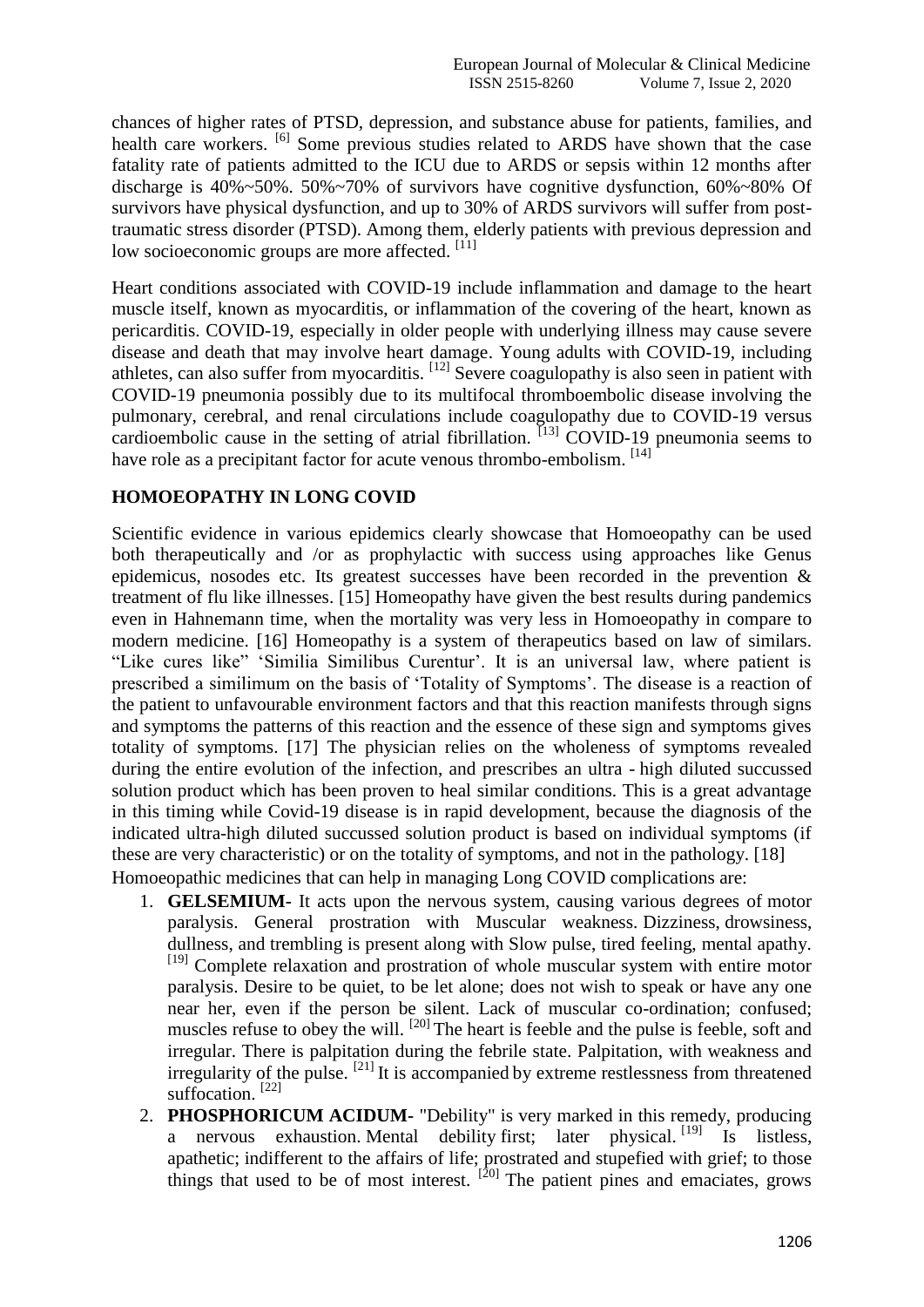weaker and weaker, withered in the face; night sweats; cold sweat down the back; cold sweats on the arms and hands more than on the feet; cold extremities; feeble circulation, feeble heart; catches cold on the slightest provocation and it settles in the chest; dry, hacking cough; catarrhal conditions of the chest; tuberculosis; pallor with gradually increasing weakness and emaciation. <sup>[21]</sup>

- 3. **ARSENICUM ALBUM-** It includes exhaustion, and restlessness, with nightly aggravation, are most important. Great exhaustion after the slightest exertion. This, with the peculiar irritability of fiber, gives the characteristic irritable weakness.  $[19]$ There is Great prostration, with rapid sinking of the vital force with mental restlessness, but physically too weak to move; cannot rest in any place: changing places continually; fear of death; thinks it useless to take medicine, is incurable, is surely going to die.  $[20]$  The surface of the body is pale, cold, clammy, and sweating, and the aspect is cadaveric. Anxiety, restlessness, prostration, burning and cadaveric odors are prominent characteristics. [21]
- 4. **CHELIDONIUM MAJUS-** A prominent liver remedy, covering many of the direct reflex symptoms of diseased conditions of that organ. The jaundiced skin, and especially the constant pain under inferior angle of right scapula, are certain indications. [19] Constant pain under the lower and inner angle of right scapula. Patient suffers from Constipation with hard, round balls stool like sheep's dung. There may be alternate constipation and diarrhoea. [20] There is Congestion and soreness in the liver, with jaundice. Right-sided pneumonia, complicated with liver troubles, or iaundice.  $[21]$
- 5. **ANTIMONIUM TARTARICUM-** Through the pneumogastric nerve it depresses the respiration and circulation.  $[20]$  Clinically, its therapeutic application has been confined largely to the treatment of respiratory diseases, rattling of mucus with little expectoration has been a guiding symptom. There is much drowsiness, debility and sweat. <sup>[19]</sup> when the patient coughs there appears to be a large collection of mucus in the bronchi; it seems as if much would be expectorated, but nothing comes up.  $[20]$  The face is covered with a cold sweat and is cold and pale. In cases of pneumonia; when first coming down with a chill, it may be a very violent attack, such an attack as from its violence produced prostration early.  $[21]$  Paroxysms of coughing, with suffocating obstruction of respiration, dyspnœa, compelling one to sit up, shortness of breathing from suppressed expectoration. [22]
- 6. **BAPTISIA-** The symptoms of this drug are of an asthenic type, simulating low fevers, septic conditions of the blood, malarial poisoning and extreme prostration. Indescribable sick feeling. Great muscular soreness and putrid phenomena always are present. All the secretions are offensive-breath, stool, urine, sweat, etc. Epidemic influenza. Chronic intestinal toxæmias of children with fetid stools and eructations. [19] Patient has aversion to mental exertion; indisposed, or want of power to think. Perfect indifference; don't care to do anything, inability ot fix the mind to work. <sup>[20]</sup> There is stupor, patient falls asleep whilst being spoken to, confused as if drunk. He cannot keep his mind together, a wild wandering feeling. This scattered feeling is further exemplified in the illusion that the body is double; limbs separated and conversing with each other; can't sleep because body seems scattered about and cannot collect pieces. There is a dull heavy sensation in head with drowsiness and heavy eyelids.  $[22]$
- 7. **HYDROCYANIC ACID-** Convulsions and paralysis are the leading notes of the medicine's action. It acts on the medulla and through the vagus nerve on heart and respiration. The breathing is irregular and gasping. The heat is greatly disturbed, blueness and coldness of surface, pulse feeble, imperceptible. Respiration profound,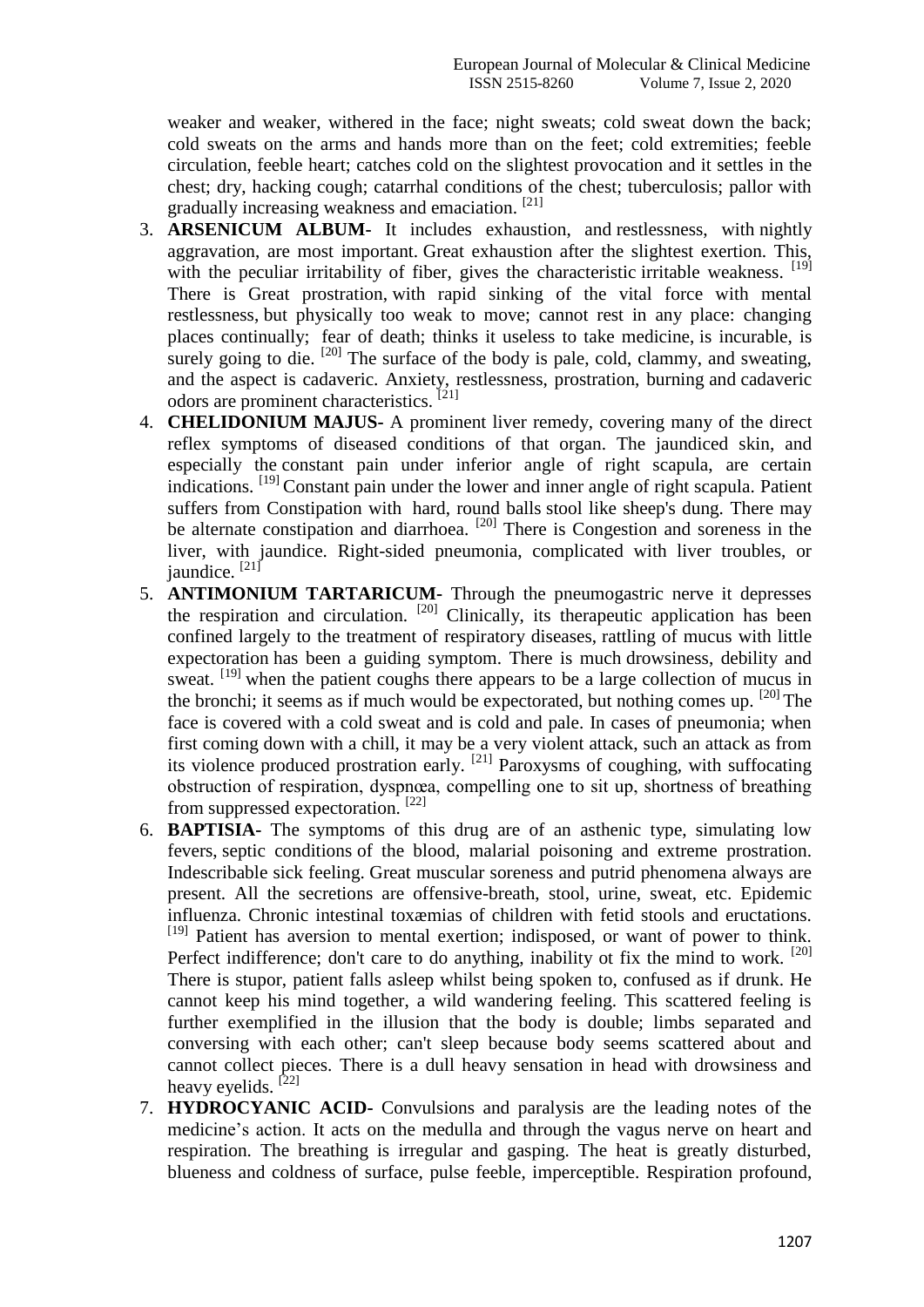frequent, and stertorous. Anxious respiration. Paralysis of the lungs. Violent constriction of the diaphragm, with a sense of suffocation. Tightness of the chest (first and second days). Tightness of the chest, gradually extending into the right side of the chest and becoming a pain which extends over the whole chest and makes breathing difficult (third day). Pressure and tightness in the chest (first day). Pressive pain in the chest.  $[23]$ 

- 8. **LAUROCERASUS-** Dyspnoea, with sensation as if lungs would not be sufficiently expanded, or as if pressed against spine. Spasmodic oppression of chest. Gasping, suffocating spells; clutches at heart; palpitation. Cough is dry, almost constant, titillating cough; throat and mouth feel as if burnt with whistling sound. Cough, with evening aggravation, severe cramps in chest, and rapid sinking of vital forces. <sup>[23]</sup>
- 9. **NAJA TRIPUDIANS-** Uneasiness and dull, heavy pain in chest. Lancinating pains that aggravates on deep inspiration. Asthmatic constriction of chest; cannot expand lungs; followed by mucous expectoration. Pain in left pectoral muscles in forenoon. <sup>[22]</sup> Suicidal insanity, broods constantly over imaginary troubles. Simple hypertrophy of heart. For restoring a heart damaged by acute inflammation, or from relief of sufferings of chronic hypertrophy and valvular lesions.  $[20]$  Angina pains extending to nape of neck, left shoulder and arm with anxiety and fear of death. Damaged heart after infectious diseases. Marked symptoms of low tension.<sup>[19]</sup>
- 10. **PHOSPHORUS-** Hard, dry, tight, racking cough with congestion of lungs. Sweetish taste while coughing. Burning pains, heat and oppression of chest. Tightness across chest with great weight on chest. Sharp stitches in chest; respiration quickened, oppressed. Much heat in chest. Pneumonia, with oppression; worse, lying on left side. Whole body trembles, with cough. Violent palpitation with anxiety, while lying on left side. Pulse rapid, small, and soft. Heart dilated, especially right. Feeling of warmth in heart. <sup>[19]</sup> Sensation of fatigue in chest. Congestion in chest, with sensation of heat which ascends to throat. Anxiety about heart with nausea and a peculiar hunger, somewhat > by eating, distressing even in bed.  $[22]$
- 11. **CROTALUS HORRIDUS-** Action feeble, pulse tremulous. Palpitation, especially at menstrual period. Trembling feeling of heart. Cough, with bloody expectoration. Tickling from a dry spot in larynx. [19] Hoarseness, with weak, rough voice. Bruised pain from larynx to chest. Cough with stitch in left side and bloody expectoration. Excessive oppression of chest. Burning in chest with heat in forehead. Pneumonia with tendency to gangrene. Lungs seem passive. Much pain in heart, through left shoulder-blade and down left arm. Palpitation with sore pain in and about heart; feeling as if heart tumbled over. Heart tender when lying on left side. Pulse hardly perceptible. Phlebitis; varicosis; varicocele. [22]
- 12. **CARBO VEGETABILIS-** Cough with itching in larynx; spasmodic with gagging and vomiting of mucus. Deep, rough voice, failing on slight exertion. Hoarseness; worse, evenings, talking; evening oppression of breathing, sore and raw chest. Wheezing and rattling of mucus in chest. Occasional spells of long coughing attacks. Cough, with burning in chest; worse in evening, in open air, after eating and talking. Spasmodic cough, bluish face, offensive expectoration, neglected pneumonia. Breath cold; must be fanned. Hćmorrhage from lungs.  $[19]$  For the bad effects of exhausting diseases, whether in young or old; cachetic persons whose vitality has become weakened or exhausted. Persons who have never fully recovered from the exhausting effects of some previous illness. Ailments from use of quinine. Bad effects from loss of vital fluids; haemorrhage from any broken down condition of mucous membranes. In the last stages of disease, with copious cold sweat, cold breath, cold tongue, voice lost, this remedy may save a life.  $[20]$  Laboured respiration and shortness of breath,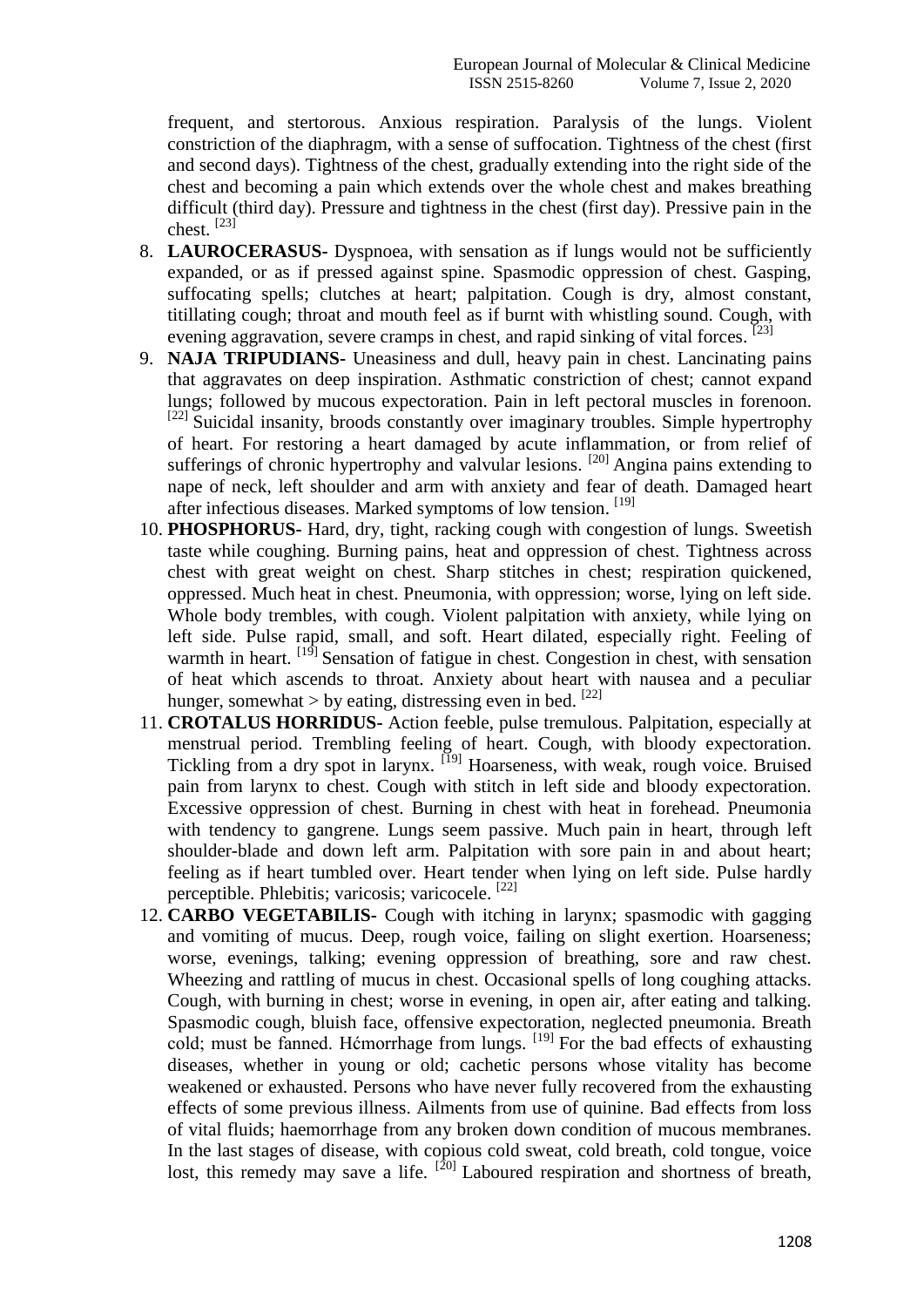while walking. Wheezing and rattling of mucus in the chest. Great difficulty of respiration, and oppression of the chest. Frequent want to take a deep inspiration. Want of breath, esp. in the evening in bed. Compression and cramp-like constriction in the chest. The chest is tight, with a sensation of fullness and anxiety.  $[22]$ 

13. **ARNICA MONTANA-** The face or head and face alone is hot, the body cool. Unconsciousness; when spoken to answers correctly but unconsciousness and delirium at once return. Says there is nothing the matter with him.  $[20]$  Angina pectoris; pain especially severe in elbow of left arm. Stitches in heart. Pulse feeble and irregular. Cardiac dropsy with distressing dyspnœa. Fatty heart and hypertrophy. Coughs depending on cardiac lesion, paroxysmal, at night, during sleep, worse exercise. Dyspnœa with hæmoptysis. Influenza. Thrombosis. Hematocele. [19,23,24] Respiration short, panting, difficult, and anxious. Rattling in the chest. Oppression of the chest and difficulty of breathing. Respiration frequently slow and deep.<sup>[25-28]</sup> Shootings in the chest and sides, with difficulty of respiration, aggravated by coughing, but breathing deeply, and by movement; better from external pressure. Beating and palpitation of the heart. Pain from liver up through left chest and down left arm, veins of hands swollen, purplish; sudden pain as if heart squeezed or had got a shock (angina pectoris).  $[29-33]$ 

# **REFERENCES**

- [1] Bogoch, Isaac I et al. "Pneumonia of unknown aetiology in Wuhan, China: potential for international spread via commercial air travel.‖ *Journal of travel medicine* vol. 27,2 (2020): taaa008. doi:10.1093/jtm/taaa008
- [2] [WHO Coronavirus Disease \(COVID-19\) Dashboard](https://covid19.who.int/) [Updated 2020 October 15]. Available from- <https://covid19.who.int/>
- [3] Cascella M, Rajnik M, Cuomo A, et al. Features, Evaluation, and Treatment of Coronavirus (COVID-19) [Updated 2020 Aug 10]. In: StatPearls [Internet]. Treasure Island (FL): StatPearls Publishing; 2020 Jan-. Available from: [https://www.ncbi.nlm.nih.gov/books/NBK554776/\](https://www.ncbi.nlm.nih.gov/books/NBK554776/)
- [4] Saber, T., Hawsawi, N. M., alharthi, A. hassen, algethami, M. hamad, alnefaie, R. A., asiri, A. abdul R., & Saber, T. " Prevalence and Antibiotic Sensitivity Pattern of Asymptomatic Bacteriuria among Female Students and Staff of College of Applied Medical Sciences, Taif University. *Journal of Medical Research and Health Sciences*, *3*(1) (2020), 862-867. https://doi.org/10.15520/jmrhs.v3i1.151
- [5] Valeria, J.-B. M., Ilinova, M.-U., Michelle, R.-L. B., Jesús, Q.-V. B. de, Margarita, C.-H. M., L, S.-J., Bogarín, E. L. U., & Riveros, I. A. (2019). Specific Chemotherapy Treatments for Patients with Ovarian Endodermal Sinus Tumors. *Journal of Current Medical Research and Opinion*, *2*(01), 76-79. https://doi.org/10.15520/jcmro.v2i01.118
- [6] Kommoss FKF, Schwab C, Tavernar L, Schreck J, Wagner WL, Merle U, Jonigk D, Schirmacher P, Longerich T: The pathology of severe COVID-19 related lung damage— mechanistic and therapeutic implications. Dtsch Arztebl Int 2020; 117: 500–6. DOI: 10.3238/arztebl.2020.0500
- [7] Bangash MN, Owen A, Alderman JE, Chotalia M, Patel JM, Parekh D. Comment COVID-19 recovery : potential treatments for post-intensive care syndrome. Lancet Respir [Internet]. 2020;2600(20):20–2. doi: 10.1016/S2213- 2600(20)30457-4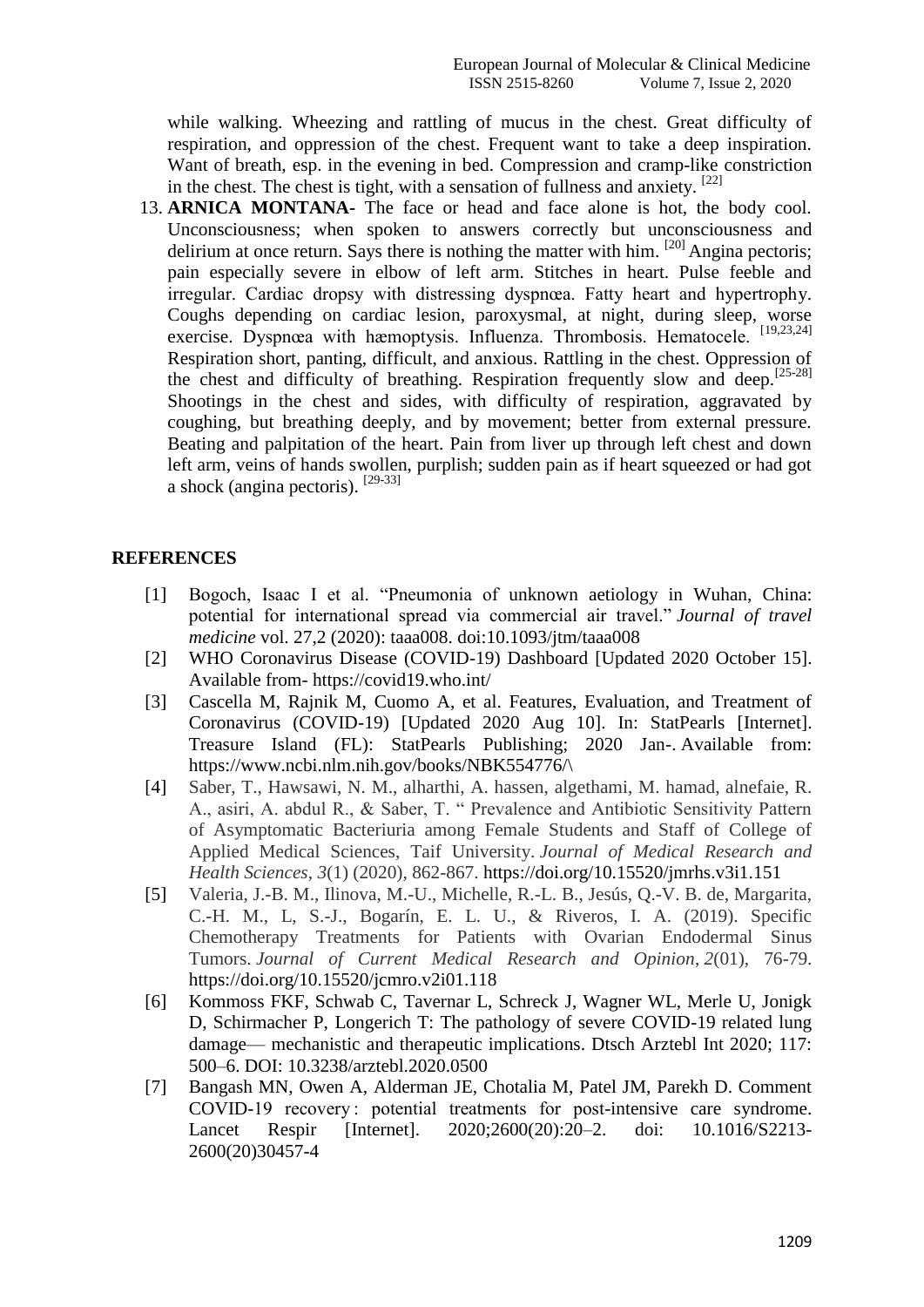- [8] Celikhisar, H., & Ilkhan, G. D. "Determining The Etiological Factors in Pleural Fluid by Crp, Albumin And Procalcitonin Levels. *Journal of Medical Research and Health Sciences*, *3*(2) (2020), 880-885. https://doi.org/10.15520/jmrhs.v3i2.157
- [9] Biehl M, Sese D. Post-intensive care syndrome and COVID-19 Implications post pandemic. Cleve Clin J Med. 2020 Aug 5. doi: 10.3949/ccjm.87a.ccc055.
- [10] Pal, D. N., Subramanian, D. T., John Bosco, D. A., & Chawda, D. V. (2019). Comparative Study Of The Effect Of Topical Corticosteroid With Non-Steroidal Anti Inflammatory Agents On Post-Operative Inflammation And Corneal Astigmatism After Cataract Surgery. Journal of Current Medical Research and Opinion, 2(02), 95-99. https://doi.org/10.15520/jcmro.v2i02.133
- [11] Elisabeth M. Covid-19: What do we know about "long covid‖? *BMJ* 2020; 370 :m2815
- [12] Tolba M, Abo Omirah M, Hussein A, Saeed H. Assessment and Characterization of Post-COVID-19 manifestations. Int J Clin Pract. 2020 Sep 29:e13746. doi: 10.1111/ijcp.13746.
- [13] Hunt RH, East JE, Lanas A, Malfertheiner P, Satsangi J, Scarpignato C, Webb GJ. COVID-19 and Gastrointestinal Disease. Implications for the Gastroenterologist. Dig Dis. 2020 Oct 9. doi: 10.1159/000512152.
- [14] Harvey, D. F. "Physician Burnout Quality of Life/ Wellness Resource Pilot Program. *Journal of Medical Research and Health Sciences*, *3*(2) (2020), 886-912. https://doi.org/10.15520/jmrhs.v3i2.160
- [15] Carfì A, Bernabei R, Landi F; Gemelli Against COVID-19 Post-Acute Care Study Group. Persistent Symptoms in Patients After Acute COVID-19. JAMA. 2020 Aug 11;324(6):603-605. doi: 10.1001/jama.2020.12603.
- [16] MANSOUR, M., & Ahmedana, S. E. "Assessment of Post Exposure Prophylaxis (PEP) in Omdurman Voluntary Counselling and Testing Center (OVCTC). Journal of Medical Research and Health Sciences, 3(1) (2020), 836-849. https://doi.org/10.155 20/jmrhs.v3i1.145
- [17] R. Oumchiche, M.DJaafer, M. N. H. W. (2019). Giant Occipito Cervical Lipoma Case Report and Reviewof Literature. Journal of Current Medical Research and Opinion, 2(04), 129-132. https://doi.org/10.15520/jcmro.v2i04.138
- [18] Respiratory Physician Branch of Chinese Medical Doctor Association, Respiratory Rehabilitation Professional Committee of Chinese Rehabilitation Medicine Association. Recommendations for respiratory rehabilitation after ICU syndrome in critically ill patients with new coronavirus pneumonia[J/OL]. Chinese Journal of Tuberculosis and Respiratory, 2020, 43 (2020-06- 01).http://rs.yiigle.com/yufabiao/1198408.htm. DOI: 10.3760/cma.j.cn112147- 20200512-00592.
- [19] Long-Term Effects of COVID-19 [Internet]. CENTERS FOR DISEASE CONTROL AND PREVENTION. [cited 2020 Oct 17]. Available from: https://www.cdc.gov/coronavirus/2019-ncov/long-term-effects.html
- [20] Lushina N, Kuo JS, Shaikh HA. Pulmonary, Cerebral, and Renal Thromboembolic Disease in a Patient with COVID-19. Radiology [Internet]. 2020 Apr 23;296(3):E181–3. doi: /10.1148/radiol.2020201623
- [21] Danzi GB, Loffi M, Galeazzi G, Gherbesi E. Acute pulmonary embolism and COVID-19 pneumonia: a random association? Eur Heart J. 2020;41(19):1858.
- [22] Makhubele, H. D., & Bhuiyan, M. M. " Primary Malignant Melanoma of the Breast: Mankweng Breast Oncology Experience. *Journal of Medical Research and Health Sciences*, *3*(3) (2020), 900-902. https://doi.org/10.15520/jmrhs.v3i3.185